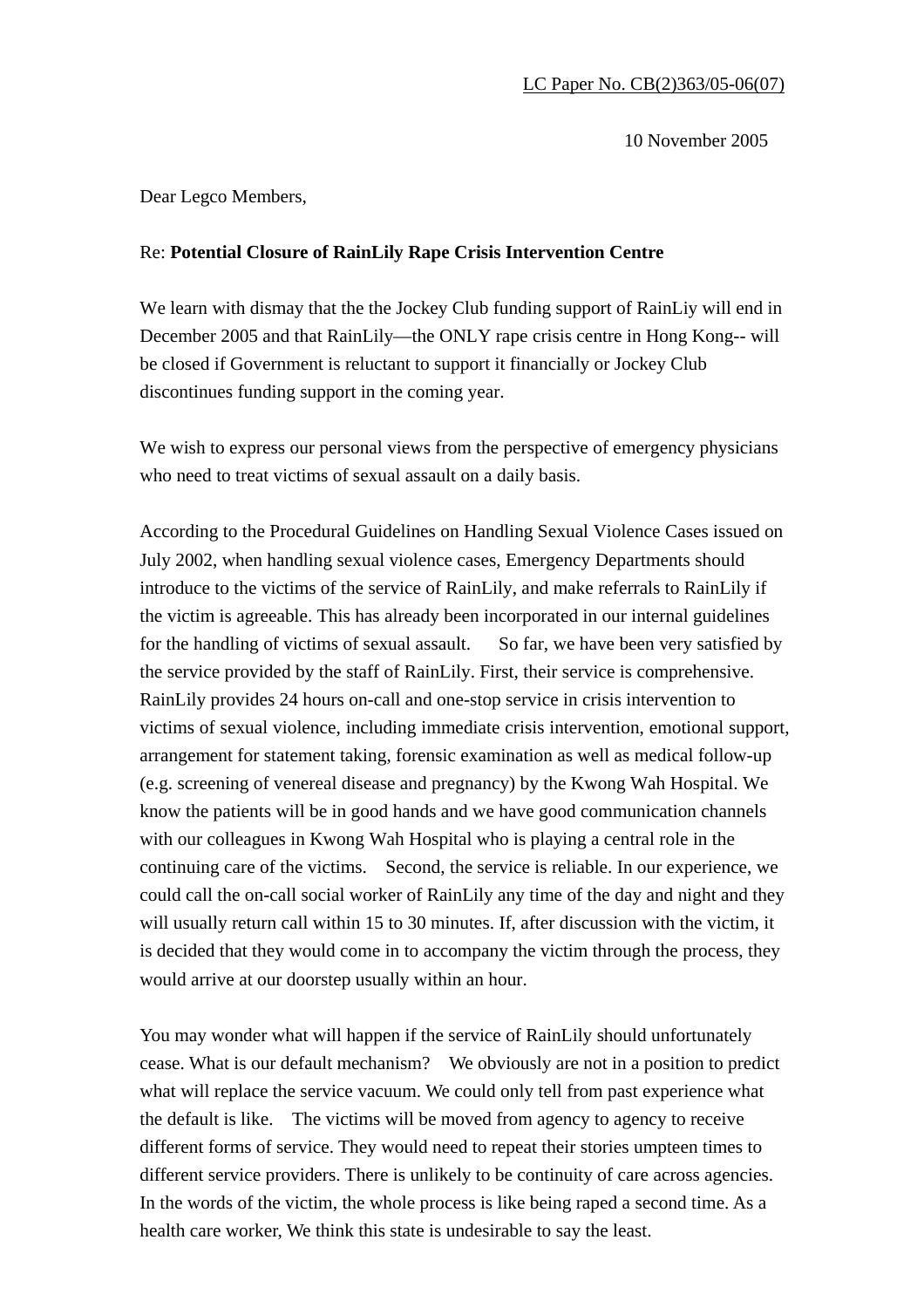The World Health Organization is of the opinion that: " In some countries, the health and medico-legal components of the service are provided at different times, in different places and by different people. Such a process is inefficient, unnecessary and most importantly, places an unwarranted burden on the victim. The ideal is that the medico-legal and the health services are provided simultaneously; that is to say, at the same time, in the same location and preferably by the same health practitioner. Policy-makers and health workers are encouraged to develop this model of service provision." (Guidelines of medico-legal care for victims of sexual violence, WHO 2003; p 18)

The one-stop crisis intervention centre concept has been adopted in many developed countries e.g. USA, Australia, UK… The Haven project in London, for example, has been funded by the Metropolitan police and National Health Services. (www.thehavens.org.uk) This is hailed by the Guardian as revolutionizing the way the police investigates allegations of rape and treats the victims. (Report attached) Similar services are also available in Asia though less widely so. In Malaysia, for example, a "One-Stop Crisis Centre" for battered women has been established in the emergency department of the Kuala Lumpur Hospital. Since its establishment, it has expanded its services from domestic violence to also cover rape. In 1996, the Malaysian government expanded the program to all public hospitals in the country.

We would appeal to you to maintain a one-stop crisis intervention centre for victims of sexual violence. Indeed, we think we should have more than one centre to cover the whole territory. These victims have been suffering in silence for many years in the past. The government should not let them down just because they would not stand up and complain for themselves.

Yours sincerely,

Dr T W Wong **Consultant** Accident & Emergency Department Pamela Youde Nethersole Eastern Hospital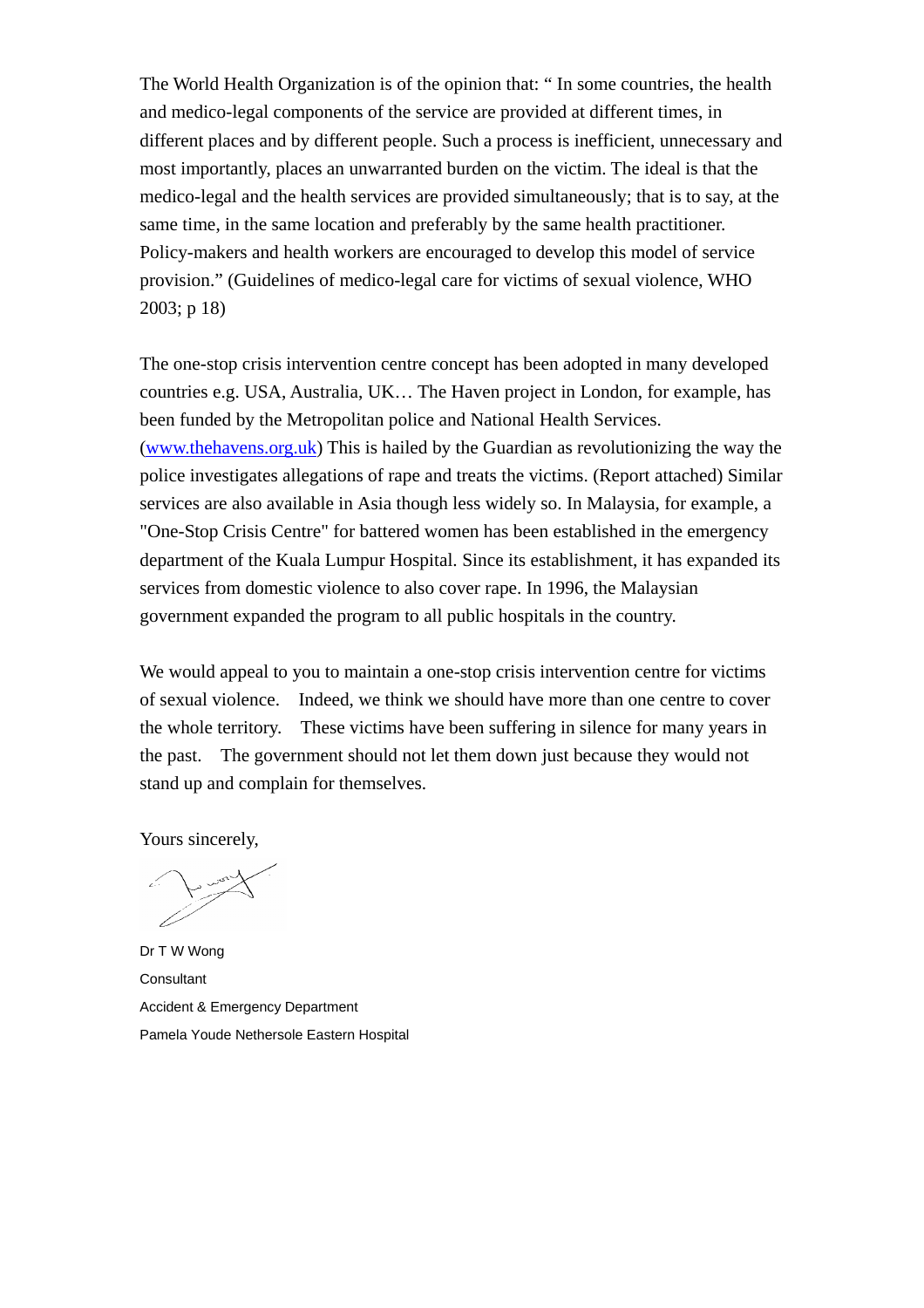### Signed on behalf of

Dr Patrick Wong Consultant Accident & Emergency Department Yan Chai Hospital

Dr C C Lau

Consultant and chief-of-service Accident & Emergency Department Pamela Youde Nethersole Eastern Hospital

Dr Jimmy Chan Consultant and chief-of-service Accident & Emergency Department Alice Ho Miu Ling Nethersole Hospital

Dr. Ho Hiu Fai Consultant and chief-of-service Accident & Emergency Department Queen Elisabeth Hospital

Dr. Tung Wai Kit Consultant and chief-of-service Accident & Emergency Department Kwong Wah Hospital

Dr. Lau Fai Lung Consultant and chief-of-service Accident & Emergency Department United Christian Hospital

Dr. Wong Yau Tak Consultant Accident & Emergency Department Ruttonjee Tang Shiu Kin Hospital Consultant Accident & Emergency Department

Dr. Thomas Yuen Consultant and chief-of-service Accident & Emergency Department Caritas Medical Centre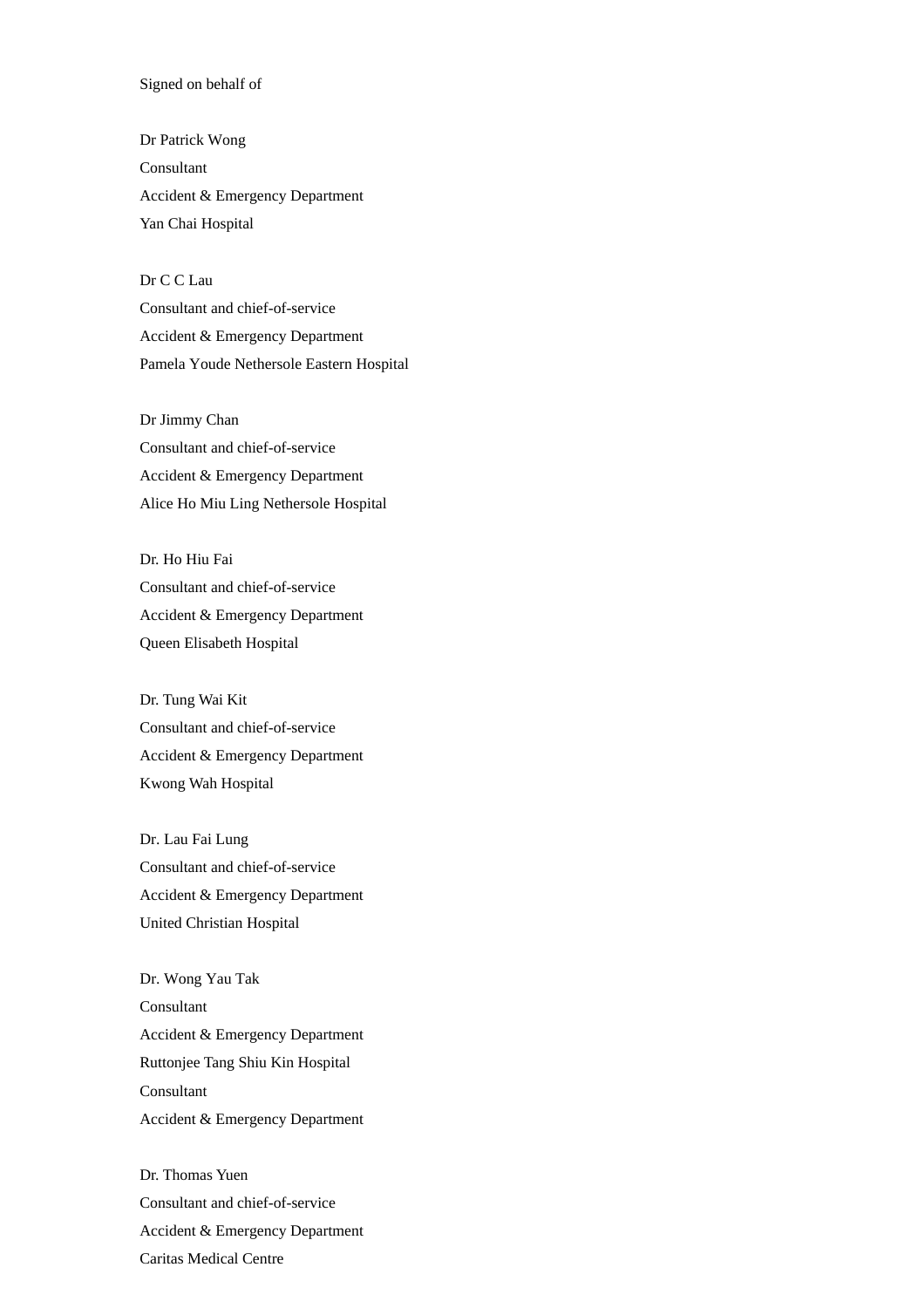

Read today's paper



Move your money to our 4.40% AER Instant Access Saving account

Sign in Register **Go to:** Guardian Unlimited home Go

## SocietyGuardian.co.uk Society

**Home Health Communities Local government Voluntary sector Social care Talk Conferences Books Big issues Comment Careers advice Jobs Help**



**Society Guardian** 

# **Safe haven**

Raekha Prasad reports on how the Metropolitan police is revolutionising the way it investigates allegations of rape and treats the victims



Online For the latest internet news

click here

k

### **Wednesday October 9, 2002 The Guardian**

Three sparse rooms in a sexual health clinic hardly signal a revolution. Off a spotless corridor, between a waiting room and a shower room, is a small cupboard incongruously stocked with hot drink ingredients and surgical robes. Next door, the mix of tea, sympathy and forensic science is most stark: a kitchenette and a couple of comfy chairs are divided only by a curtain from an austere examining chair.

For visitors to The Haven in Camberwell, south London - the capital's only sexual assault referral centre - this mix of science and sympathy is vital. In the history of reporting and investigating rape in Britain, the centre is truly radical.

Gone is the agonising wait, often for hours, for a forensic doctor in a cold, and frequently ill-maintained, rape suite in a police station - where victims are unable to wash, drink or urinate so that forensic evidence is preserved. Gone, too, is the added ordeal of reporting the details of rape to an officer with no expertise in investigating sexual offences and no special training - which has bred the common perception of police attitudes to rape victims as highly sceptical and bullying.

Gone, that is, for victims who report rape in one of the 12 south London boroughs. The treatment of people reporting rape in the rest of the capital remains subject to a postcode lottery, with victims at the mercy of varying attitudes and care and unable to get follow-up treatment, advice and counselling in the same place.

With only three similar models elsewhere in England and Wales - in Newcastle upon Tyne, Manchester and Leicester standards in rape investigations nationally are variable.

But the inequalities in London's service at least are set to be remedied. The Metropolitan police has brokered a partnership with the NHS jointly to fund similar centres at St Mary's hospital in west London and the Royal London in the East End, at a cost of £1m each. The new centres are due to open next April and the use of examination suites in police stations will

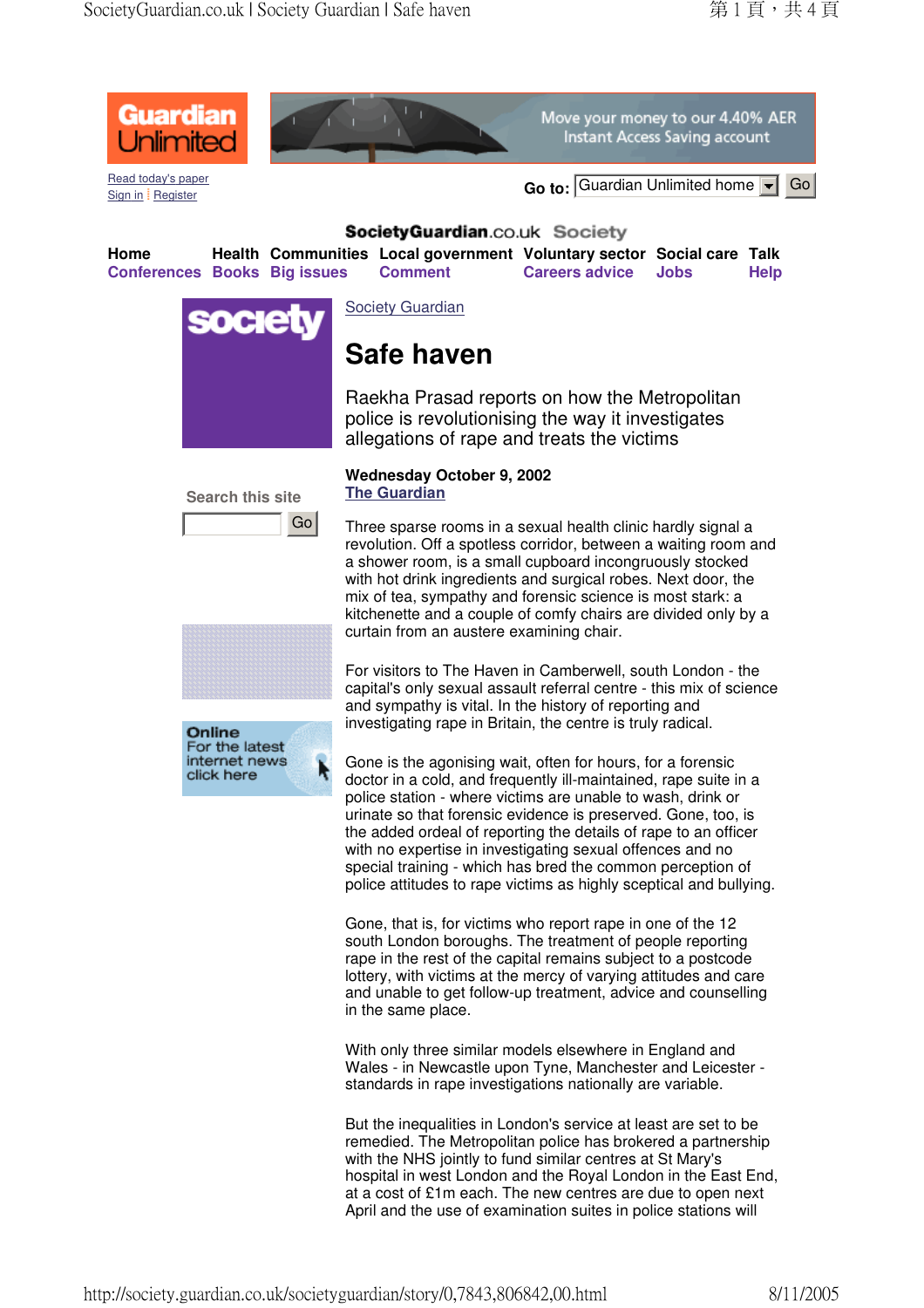#### be phased out.

The Metropolitan police authority (Met) has become so concerned at the relatively small number of convictions in rape cases that it is overhauling its approach in what it calls Project Sapphire. Launched last year, Sapphire is claimed to be the most comprehensive reform of rape investigation ever undertaken by the police.

Reporting of rape is notoriously low; prosecutions are lower still and convictions rare. The Haven is designed to address these issues. Victims are brought to the centre in unmarked police cars through an unmarked entrance. There is only ever one victim in the centre at any one time and, to ensure DNA evidence is above challenge, the centre is cleaned after each victim leaves. Members of the medical team are specialists in both this area of forensics and the way they question and approach victims.

The approach balances the criminal investigation with victim care, says Amanda Price, The Haven's manager. "Anyone coming here will know that we take rape very seriously and that we're not making any judgments," she says. "We notice how smoothly the process of reporting goes if you have a specialist team. The centre generates more awareness and expertise and that generates greater disclosure."

Most victims choose to accept the offer of follow-up appointments after their initial visit to the centre. This is likely to reflect the fact that the process is not intrusive. Kate Armitage, a doctor and sexual offences examiner at The Haven, says: "We only ask questions that are relevant to the investigation. And as far as sexual history goes, we only need to know for forensic reasons if a woman has had sex in the previous two weeks."

Though the centre was set up and is funded by the Met, victims who have learned of it by word of mouth can refer themselves for examination and treatment without having reported the crime. Forensic evidence can be taken if they should later decide to do so and victims who are considering going to the police can talk informally to an officer at the centre. However, most of the 1,600 referrals made since the centre opened in June 2000 have been from police officers.

There remains much more to be done if the Met is to improve rape investigation and victim care, admits Detective Sergeant James Stokley, a member of the Sapphire team. The project has established dedicated 24-hour sexual offences investigation teams in 37 of the 38 London boroughs, averaging six sexual offence investigation (Soit) officers.

These uniformed, but specially trained police arrange a medical and forensic examination and take the victim's initial statement. Stokley compares the role of Soit officers to family investigating officers in a murder case, or dedicated teams in community safety units investigating hate crimes. Soit officers should be the only police contacting The Haven and accompany a victim to the centre. On arrival, the officer should explain the case to the doctor to avoid the victim having to repeat the details.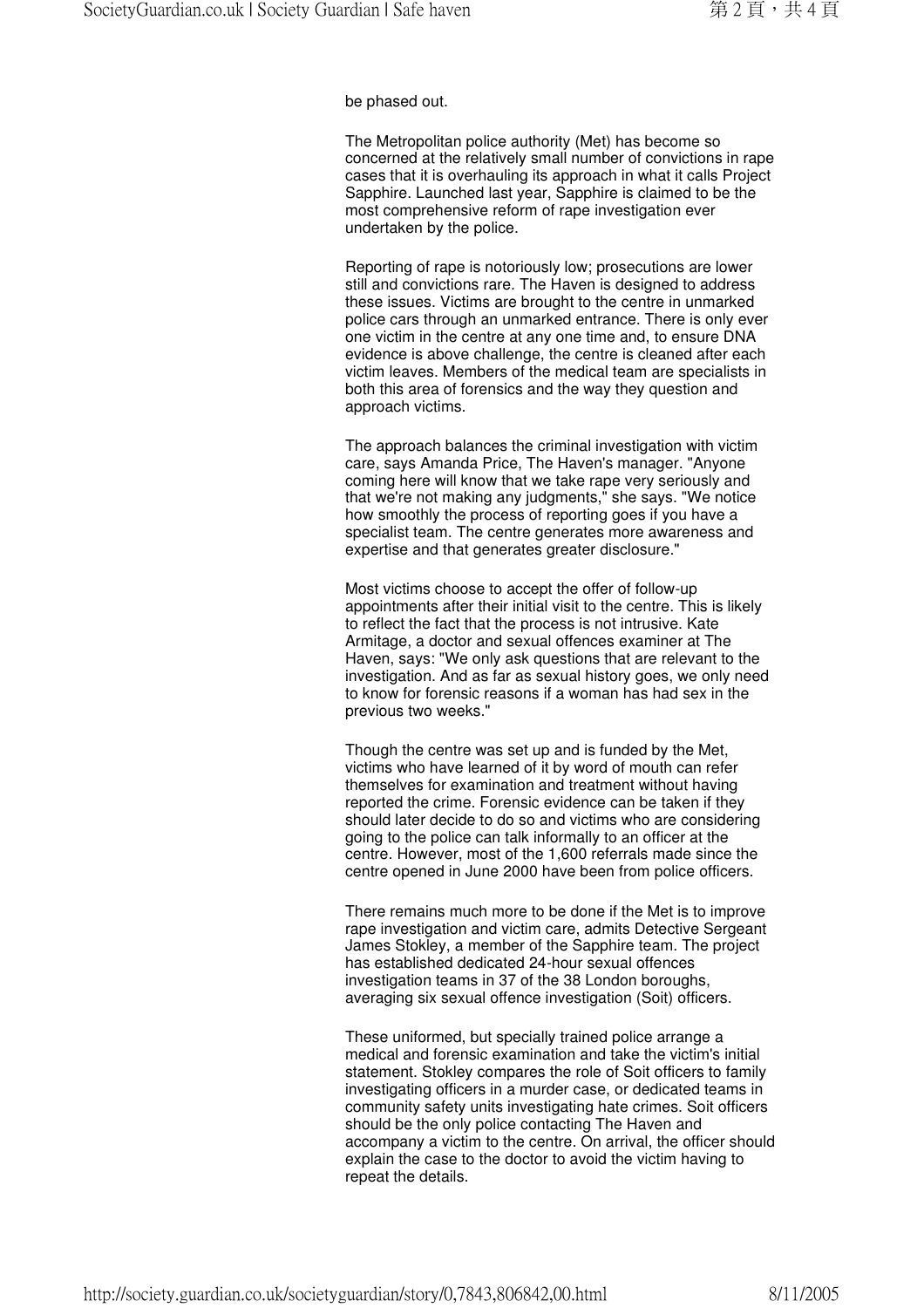However, some experts are concerned that Soit officers may not always be available 24 hours a day and that some victims still have to report to uniformed officers not specialised in dealing with sexual offences.

As part of Sapphire, front desk staff in police stations - who are often civilians - have been trained in how best to talk and respond to rape victims. Measures are also under way to improve intelligence on rape - with a plan to track cases to understand why they fail to reach prosecution or conviction and to target linked sex offences and enhance public awareness of rape through campaigns such as those on minicab rape and drug rape.

Stokley says that Sapphire has managed to exceed the Met's target of judicial "disposal" rates (when a rape suspect is charged) and raised the status of work on the crime. "Sapphire has put rape at the forefront of policing. Officers take pride in what they're doing." The improvement, he says, is "phenomenal" when measured against the notorious 1982 TV documentary showing Thames Valley police bullying a woman who had reported rape.

The majority of rapes occur within the home, Stokley stresses. Stigma and fear inhibit women from coming forward. "It's all about confidence," he says. "There's a perception that people won't be believed, or that it's their fault. We want people to come forward. We want the figures of reported rape to go up. It's not satisfactory that so few women report it."

Liz Kelly, professor of sexualised violence at London Metropolitan University and director of the child and woman abuse studies unit at the University of North London, is a member of the police authority's independent advisory group (IAG) on reporting and investigating rape. She says the Met is the only police service to have made rape a priority. "Rape's largely dropped off the policy agenda. Sapphire happened because there are senior Met officers who really care about the issue."

However, Kelly would still like to see improvements in investigation. "They've dealt with the structures for victim support, but have not yet done enough to address why cases are being lost before they reach the CPS," she says. "They can still make a difference on collecting evidence."

Merlyn Nuttall, a rape survivor and member of the IAG, argues that The Haven is "long overdue but not nearly enough". She wants every victim to have access to a centre like The Haven. "It's just ludicrous that it's a postcode lottery," she says. "There should be no barriers between victims and adequate places for them to go."

### **Against the odds**

Home Office research estimates that one in 10 women has experienced some form of sexual victimisation, including rape. However, only one in 10 victims reports it to the police, with fewer than a quarter of allegations resulting in a suspect being charged. The odds of a rapist facing a court are one in 100.

Over the past 30 years, there has been a continuing and